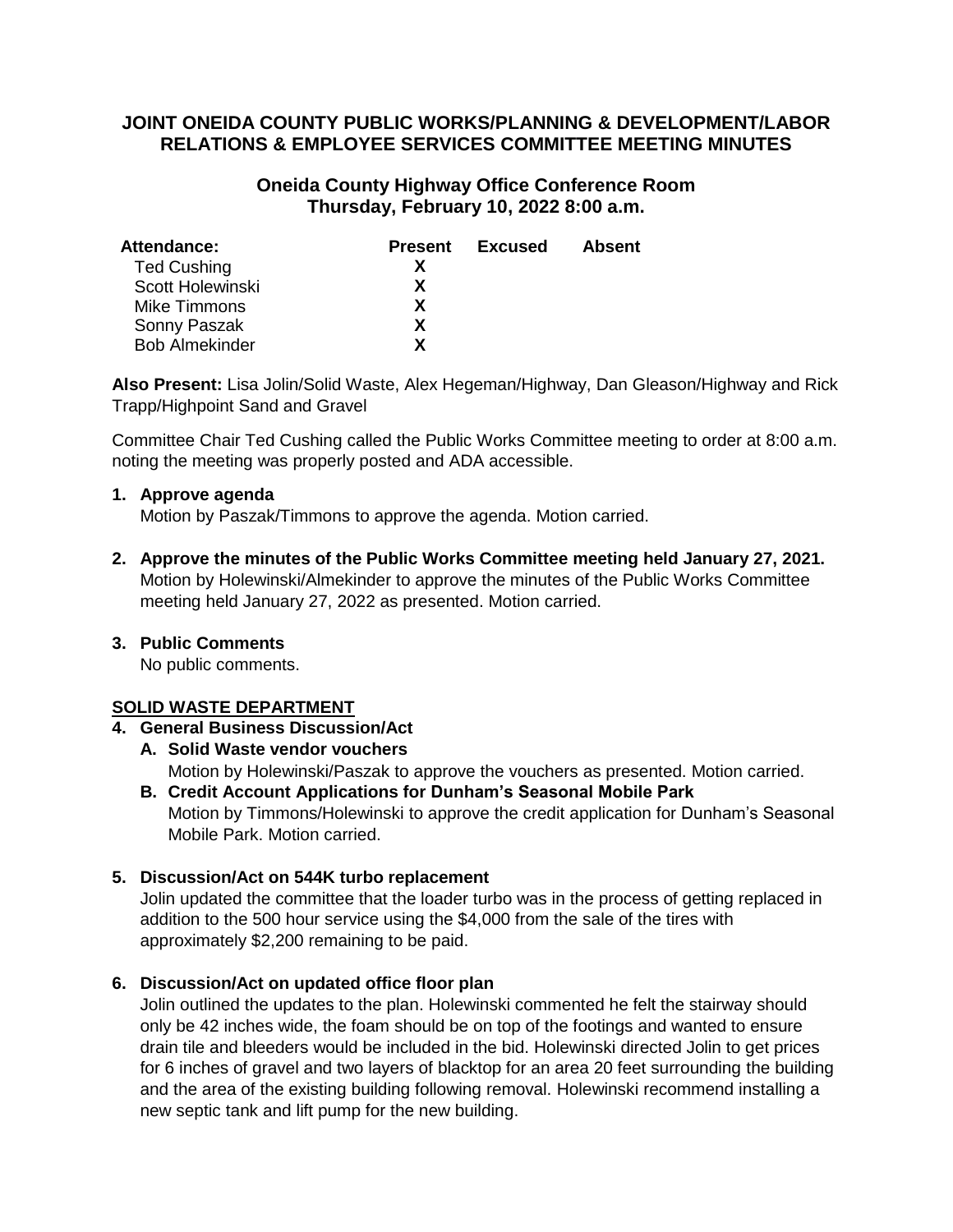Public Works Committee February 10, 2022

# **7. Discussion/Act on estimate for garage door replacement**

Jolin reported the estimate for 3 doors was over \$100,000 so she did not want to move forward with it, rather move the bailer into the other building after the sort line was removed. Holewinski recommended checking into sliding doors noting he would check into pricing.

### **8. Discussion/Act on new motor in International hook truck**

Jolin reported the cost to replace the engine with the same engine was approximately \$6,000 less than the Cummins engine and included a two year warranty which the Cummins did not. Jolin estimated the new engine would last five to six years so they may want to consider trading in three to four years.

# **9. Discussion/Act on Worker's Compensations Report**

Jolin reported the Solid Waste department did not have any claims.

#### **10. Discussion/Act on Line Item Transfers**

Jolin requested the item be tabled noting they had not yet received the December reports.

#### **11. Solid Waste Report/Discussion**

### **General Business**

Jolin reported metal value was still up and four loads were sold. The surcharge on fuel for Waste Management had increased from two to four percent noting they may need to update pricing.

#### **12. Future Agenda Items**

- Pricing update
- Demo 5 barrier
- Line item transfers

# **HIGHWAY DEPARTMENT**

#### **13. General Business Discussion/Act**

**A. Highway Department vendor vouchers**

Motion by Timmons/Paszak to approve the vouchers as presented. Motion carried.

# **14. Discussion/Act on request to waive seasonal weight limits on CTH D from Highpoint Sand & Gravel to STH 47**

Rick Trapp requested the committee waive the seasonal weight limit noting nine employees were unable to work during that period of time. Trapp stated they would be willing to help with the aggregate at a cost basis when the road was repaved. Holewinski stated he was in favor of waiving the limit as the road base had improved as the roads have been reconstructed. Timmons recommended removing the limit to the intersection with CTH E by the bridge but revisit the following year. Trapp offered to include an extra inch of blacktop when the road was repaved.

Motion by Holewinski/Timmons to not post that road from 47 to D by the bridge for 2022 revisit in one year. Motion carried.

# **15. Discussion Only – evaluation of 2021 chip seal operation**

Motion by Holewinski to table. Holewinski questioned if the year-end closing was complete. Gleason confirmed it was not yet closed but the cost of the chip seal should not change.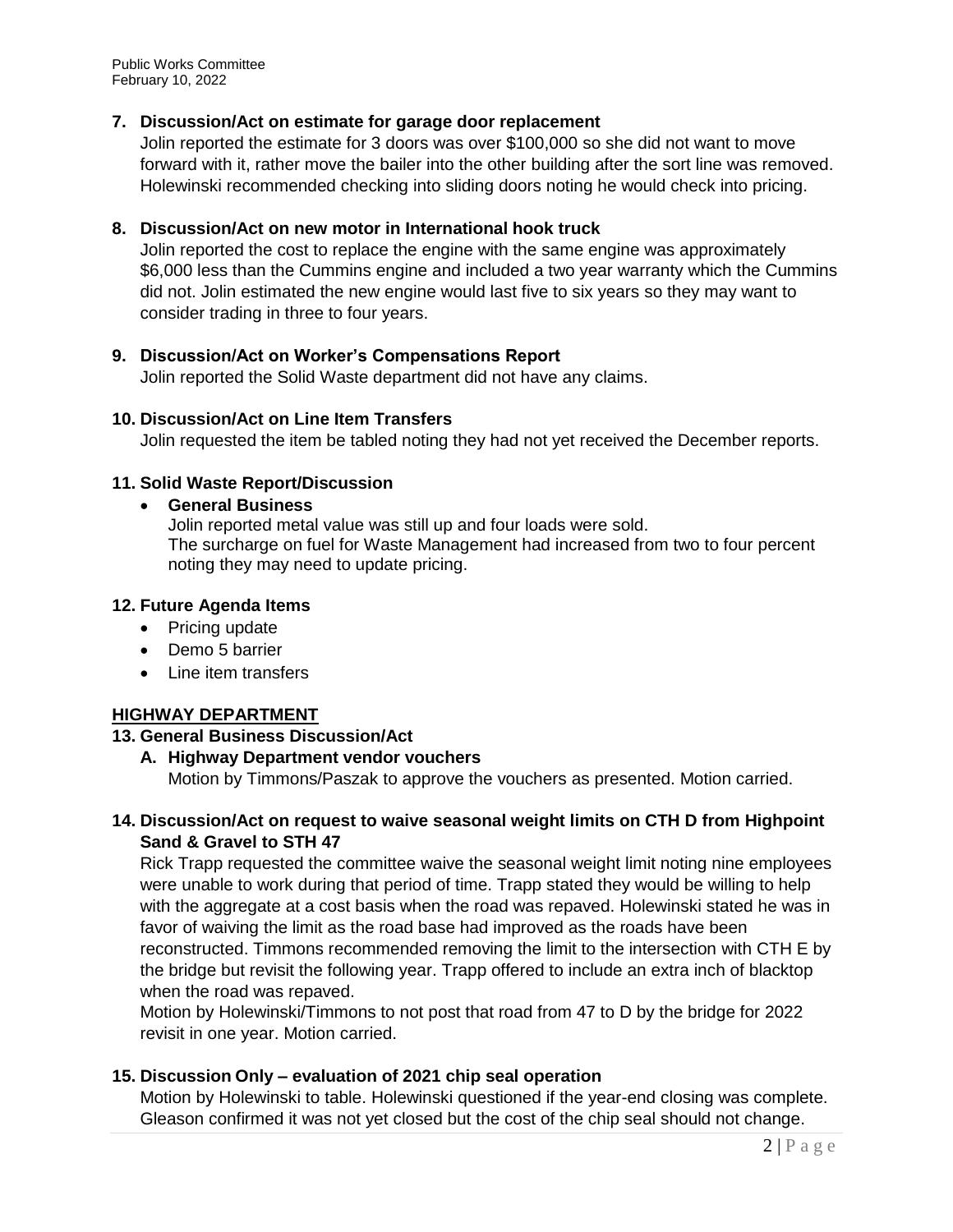Timmons questioned how the guesstimate of cost was impacted by the availability of chips which then resulted in delays and hidden work. Holewinski stated Pitlik & Wick included an additional two percent adding following an unexpected rain shower, they needed to come back and apply another coat of oil to the entire road. Holewinski raised concerns if that happened to the County in addition to concerns regarding a chip seal performed by the County of a town road that failed.

**16. Discussion/Act on resolution approving purchase of skid steer and milling head** Hegeman recommended the John Deere 331G based upon lowest overall cost including trade-in value and earliest date of delivery. Hegeman confirmed this would be paid for through the equipment fund.

Motion by Holewinski/Cushing to approve the purchase of the John Deere as presented. Motion carried.

**17. Discussion/Act on resolution approving purchase of 2 patrol trucks and attachments** Hegeman reported although the price of the chassis increased, most of the increase was in the attachments for a total cost of approximately \$395,000 each noting the CIP request was for \$600,000 total. Holewinski directed Hegeman to contact Billy Fried and request to go before the CIP Committee to request the additional funding.

Motion by Timmons/Paszak to forward on to the County Board. Motion carried.

**18. Discussion/Act on approval of contract with KBIS for 2022 – 2023 Oneida County Bridge Inspections**

Motion by Holewinski/Almekinder to approve item 18 of the agenda as presented. Motion carried.

**19. Discussion/Act on Memorandum of Understanding for Trailer Mounted Attenuator** Hegeman reported the State would purchase crash attenuator from the County, for the County as outlined by the Memorandum of Understanding. Motion by Timmons/Paszak to approve. Motion carried.

# **20. Discussion/Act on fuel system installation update**

Hegeman reported the software company was about three weeks out to schedule training. Hegeman confirmed the new tanks were filled but the fuel from the previous tanks would be transferred once fuel in the new tanks was drawn down.

# **21. Discussion/Act on brine building construction update**

Hegeman reported for the most part, construction was finished but there were a couple things to be wrapped up. Holewinski questioned if the hoods that extended beyond the overhang on the back side building were revised noting concern falling snow from the roof would result in damage to the hoods. Hegeman confirmed he would look into it.

**22. Discussion/Act on 2022 USDA-APHIS-WS Cooperative Service Agreement for beaver damage management program**

Motion by Timmons/Holewinski to approve. Motion carried.

# **23. Commissioner Report/Discussion**

Hegeman reported he met with bidders; bids for road construction were do the next day.